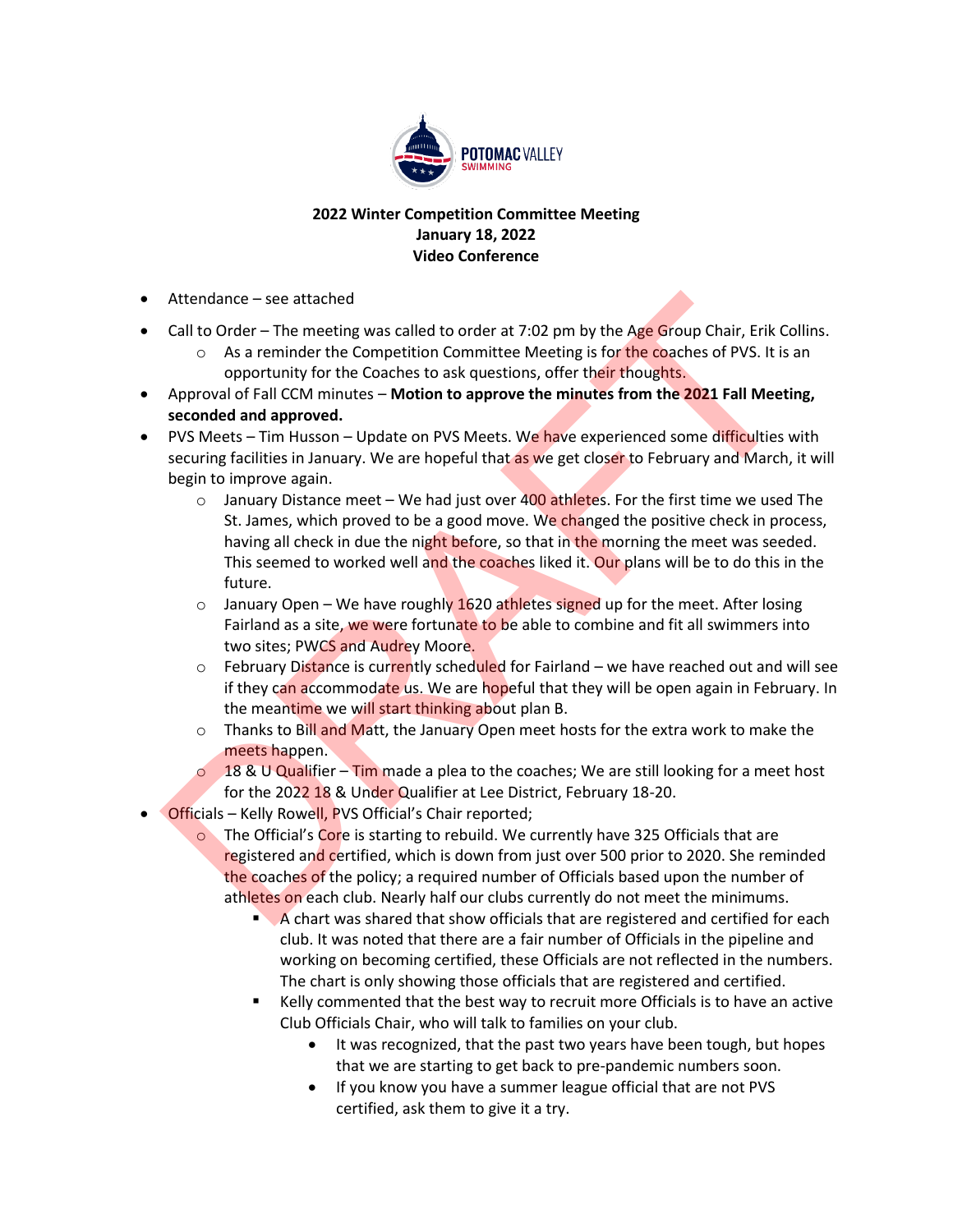- $\circ$  Meets on the Schedule; Kelly noted that this past weekend (January 15-16), there were 7 club meets. She asked that when looking at the meet schedule for next year, that we look at the number of meets each weekend and keep in mind that we need enough Officials to staff all the meets.
- Club meet Bibs for 2022-2023
	- o Club meet bibs for the 2022-2023 season were presented.
		- There are a couple weekend, with 5 or more meets planned. Kelly reminded all clubs to be sure that you have enough of club officials. Also look for a meet referee early, do not wait until the weeks prior to staff the meet.
			- If a host club is in need of a Meet Referee, they can reach out to the PVS Official's Chair when can then send out a request to the group. The more relationships you can establish and the earlier you can start planning the better off you will be.
	- o **Motion to endorse the 2022-2023 Club Meet Schedule as presented, seconded and approved.**
- Outstanding Athlete Nominations The nominations were previously emailed to the clubs/coaches, as was the ballot. The information was shared along with the process for voting. Outstanding Athlete winners will be announced once all the ballots are collected.
- PVS 18 & Under Qualifier (Feb 18-20) PVS is still in need of a meet host needed
	- $\circ$  Are any club interested or available? Do two clubs want to share the responsibility?
	- o It will be on the Host club will be responsible to identifying a Meet Referee.
	- $\circ$  The deadline for finding a host will be Monday, January 24. That is the next PVS Board Meeting.
- SYC Championship meet preview We are about 6 weeks until Junior/Senior Champs. There has been rumor going around regarding UMD being closed. They have been closed in early January, but it seems that there will be smaller meets there in February. At this time there is no reason to believe that we will not be there for the March 2022 Championship meets. Fraction is the two will be the weak plint to the weak plint to the small the same of a Meet Referee, they can reach out to the group. The meridions of the group of the same term of the same term of the carrier of the prop
	- $\circ$  Is it true that UMD will require proof of vaccination for everyone using the facility? Paris Jacobs and Erik Collins have both been in communication with UMD. At this time the Aquatic Center is still looking in policy and whether or not it will apply to events such as PVS meets. We will keep the association posted and more information is released.
	- $\circ$  Their current policy will allow 800 people on deck per session. They have a traffic flow plan in place. There were two meets at UMD in December that ran well and all policies/protocols seem to be the same.
- Summer Zones Erik Collins reported that the Qualifying Times for the EZ Senior meet are

posted on the Eastern Zone website. There currently is no meet host for the Summer LC Age

Group Zone meet. The spring Eastern Zone meeting is scheduled for the first weekend of May,

- it will be a virtual meeting, and more information will be sent out.
	- $\circ$  Tim noted that as of right now there are no bids for the summer LC Age Group zone meet.
- 2023 Budget Erik noted that the Board is getting ready to work on the annual budget. If anyone has any thoughts or ideas that affect the budget, please reach out to the Coaches Reps.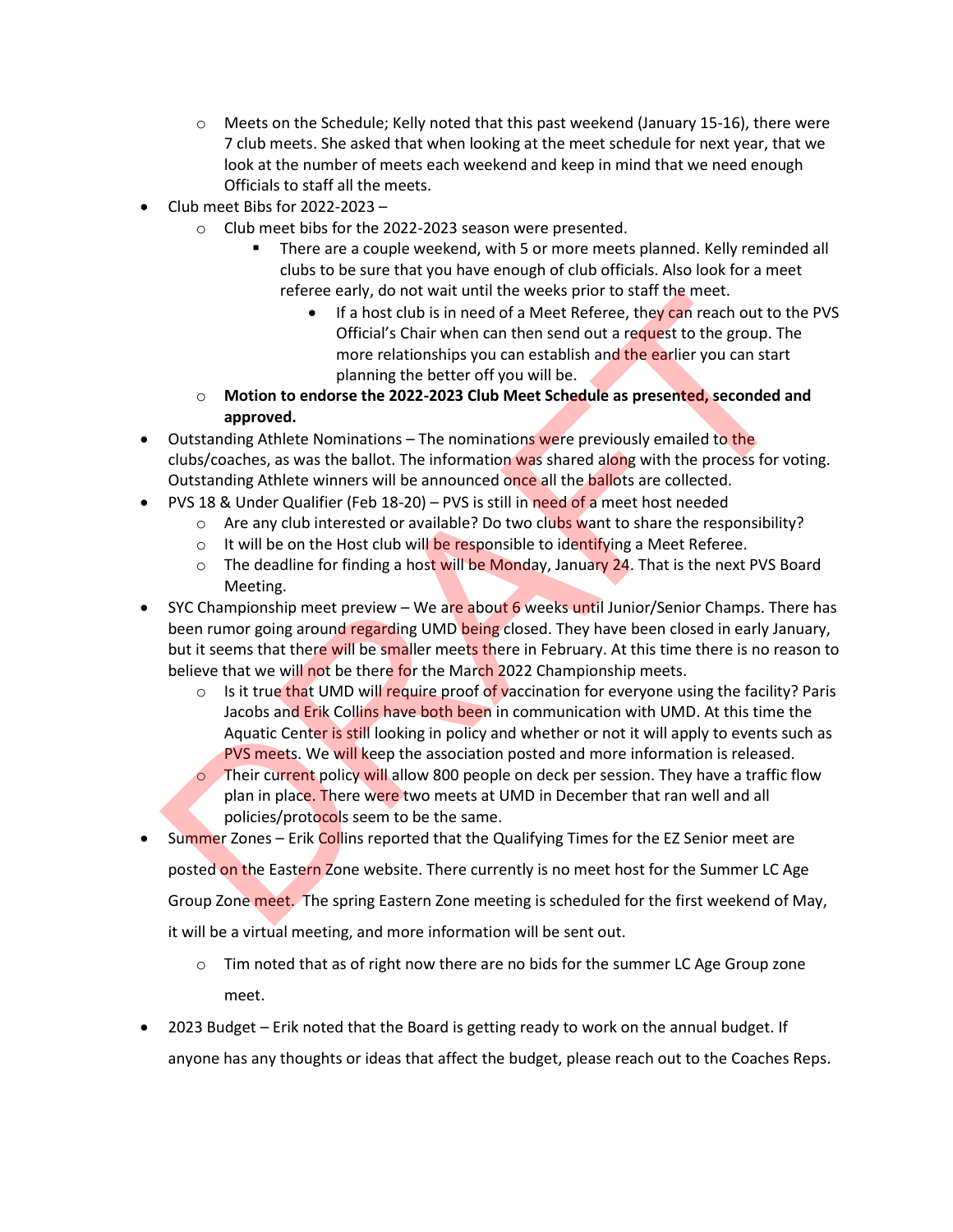- New Registrar Kelly Rowell, has been hired as the PVS Registrar. As of Monday, January 17, all registrations matters, athletes and non-athletes (coaches and officials) should be sent directly to Kelly at [registration@pvswim.org.](mailto:registration@pvswim.org)
	- $\circ$  As per USA Swimming, if the registration is in the registrars hands, then they are 'ok", but Kelly does implore that you try to be a proactive and get your athlete registrations in early in the week.
	- $\circ$  It was noted that the current plan from USA Swimming is to start a new registration process in September 2022.
		- The details have not yet been released and there is still a lot of work to do on the system. Tom Ugast and Paris Jacobs both commented that they are not confident it will be ready in September.
		- More information will be sent to clubs as it becomes available from USA Swimming.
- Erik closed the meeting by reminding coaches to vote for Outstanding Athletes and that we are looking for an 18 & U Qualifier host. He thanked Bill Marlin and Matt Salerno for hosting the January Open and all Board Members for being in attendance. the used and Paris Jacobs both commented that they are not on work to use the system. Tom Ugast and Paris Jacobs both commented that they are not information will be send to use of information will be send to use the formu
- The 2022 Spring CCM will be Tuesday, May 17.
- **Motion to adjourn, seconded and approved.**
- Thank you everyone! Have a great week.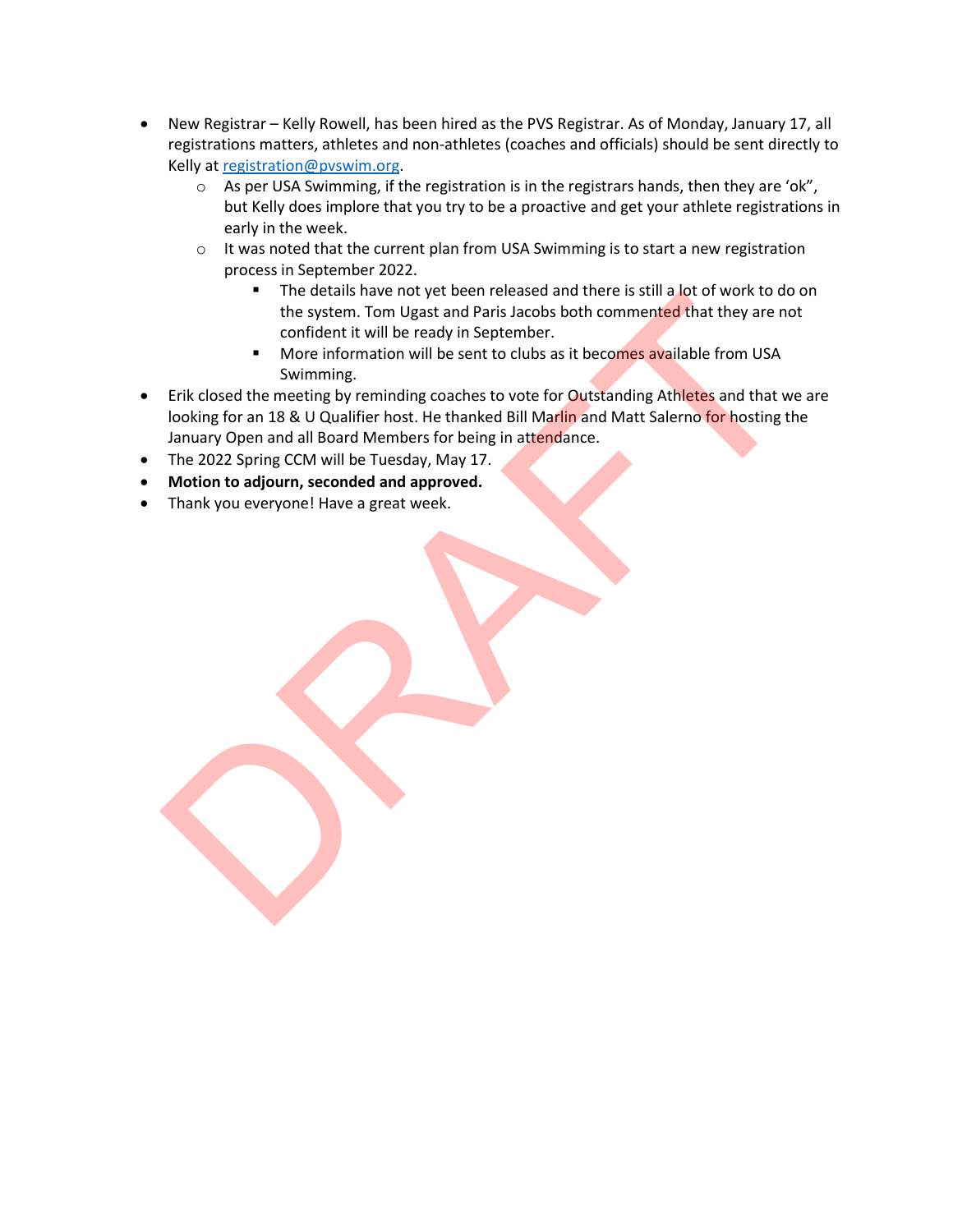| Club                  |
|-----------------------|
| PV - Age Group Chair  |
| PV - General Chair    |
| PV - Officials Chair  |
| PV - Coaches Rep      |
| PV - Coaches Rep      |
| PV - DEI Chair        |
| PV - Operations Chair |
| PV - Officials Rep    |
| PV - LSC Services Mgr |
| ASA                   |
| <b>ASTS</b>           |
| <b>BWST</b>           |
| <b>CSC</b>            |
| <b>DCPR</b>           |
| <b>DRAG</b>           |
| <b>DRAG</b>           |
| <b>ERSC</b>           |
| FAA                   |
| <b>FAST</b>           |
| <b>FISH</b>           |
| <b>FISH</b>           |
|                       |
| <b>FXFX</b>           |
| <b>JFD</b>            |
| <b>LIFE</b>           |
| <b>MACH</b>           |
| <b>MACH</b>           |
| <b>MACH</b>           |
| <b>MACH</b>           |
| <b>MACH</b>           |
| <b>MACH</b>           |
| <b>MAKO</b>           |
| <b>MSSC</b>           |
| <b>MSSC</b>           |
| <b>NCAP</b>           |
| <b>NCAP</b>           |
| <b>NCAP</b>           |
| <b>NCAP</b>           |
| <b>NCAP</b>           |
| <b>OCCS</b>           |
| PAC                   |
| PAC                   |
| <b>PGPR</b>           |
| PM                    |
| PM                    |
| <b>RIPS</b>           |
| <b>RMSC</b>           |
|                       |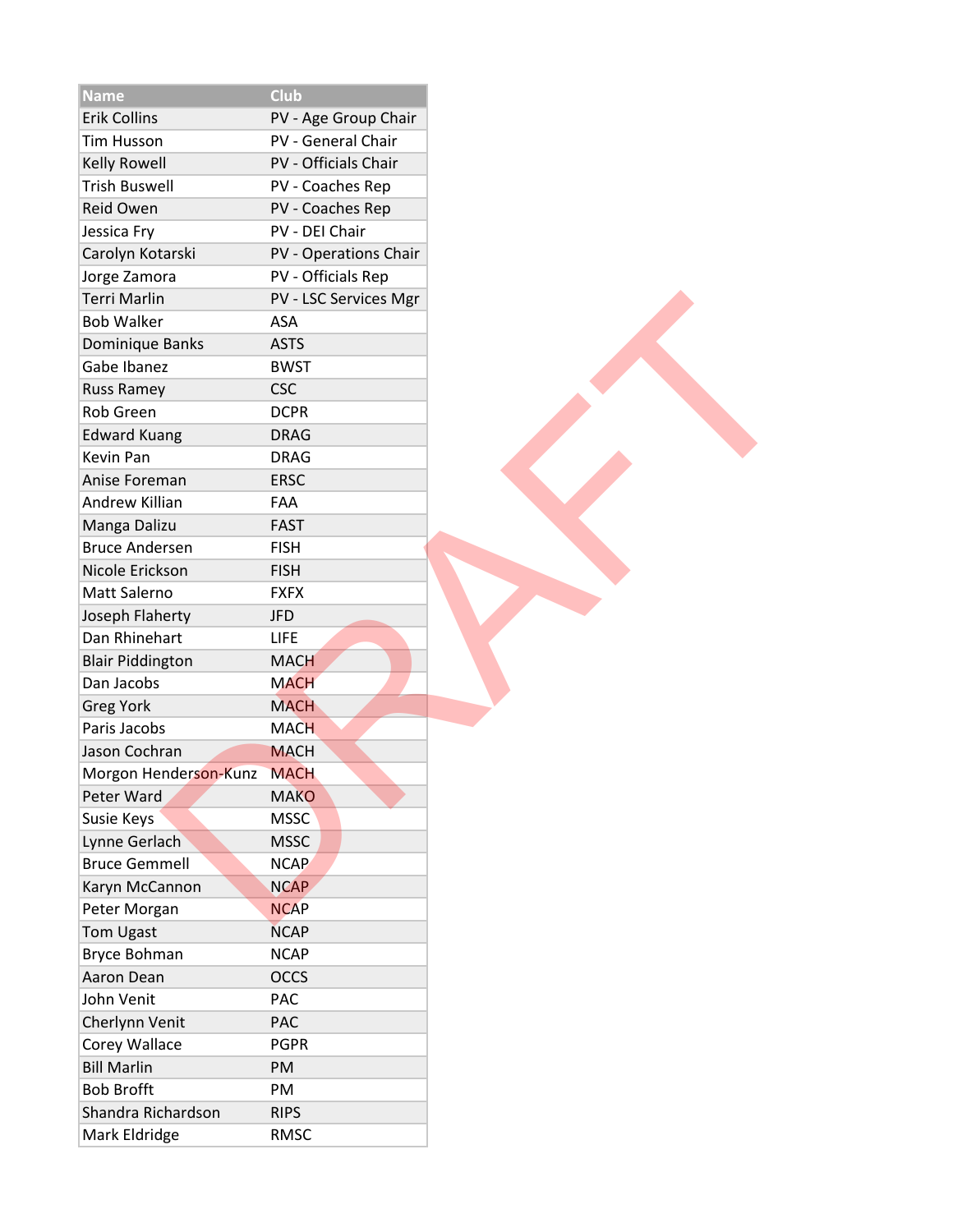| Kent Williams        | RMSC        |  |
|----------------------|-------------|--|
| Patty Wilson         | <b>RY</b>   |  |
| Melanie McKula       | $SDS$       |  |
| Teresa Meike         | SNOW        |  |
| <b>Ashley Fouse</b>  | <b>STJS</b> |  |
| Priya Aurora         | <b>TANK</b> |  |
| Jorge Silva          | TIBU        |  |
| Henry Tollefson      | <b>TOLL</b> |  |
| Shawn Mansfield      | <b>VLAC</b> |  |
| Mike Macdonald       | <b>WSH</b>  |  |
| Kristin Bryant Wolff | <b>YORK</b> |  |
| Jeremy               | ?           |  |
|                      |             |  |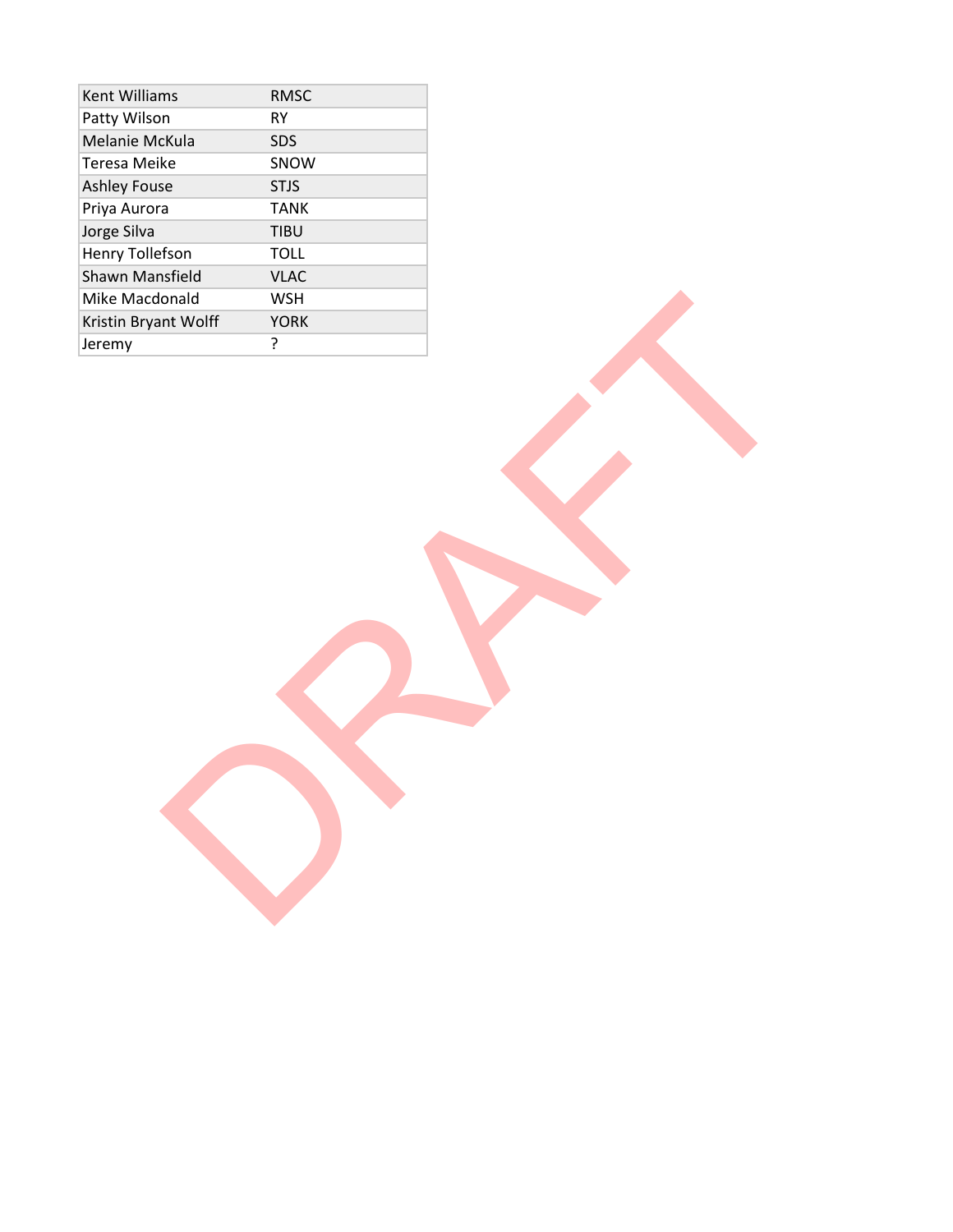| <b>Date</b>    | <b>Meet</b>                           | <b>Host</b> | Location              |
|----------------|---------------------------------------|-------------|-----------------------|
| Oct. $1$       | PAC All Freestyle                     | PAC         | Fairland              |
| Oct. 1-2       | <b>MAKO Fall Invite</b>               | <b>MAKO</b> | GMU                   |
| Oct 1-2        | Distance Run                          | <b>MACH</b> | The St. James         |
| Oct. 1-2       | Freestyle Fartlek                     | <b>OCCS</b> | <b>OSA</b>            |
| Oct. 7-9       | JP Popovich Memorial Invite           | SNOW        | Claude Moore          |
| Oct. 8-9       | Harvest Moon                          | <b>HACC</b> | <b>Herndon CC</b>     |
| Oct 14-16      | October Kick off (Dual or Intra)      | <b>RMSC</b> | GISC                  |
| Oct. 14-16     | <b>October Open</b>                   | <b>PVS</b>  | various               |
| Oct. 22-23     | Medley Mayhen                         | <b>OCCS</b> | <b>OSA</b>            |
| Oct. 22-23     | <b>Monster Mash</b>                   | SDS         | South Run             |
| Oct. 22-23     | <b>Ghouls and Goblins Mini</b>        | PM          | <b>Audrey Moore</b>   |
| Oct. 29        | <b>Trick or Treat Mini</b>            | <b>DCPR</b> | <b>Turkey Thicket</b> |
| Oct. 29-30     | <b>AAC Fall Gator Meet</b>            | AAC         | Long Bridge           |
| Oct. 29-20     | Loughmiller Memorial                  | <b>FXFX</b> | Colgan HS             |
| Oct. 30        | Rockhopper Penguin (10 & U)           | PAC         | Fairland              |
| <b>Nov 4-6</b> | Autumn Challenge                      | <b>RMSC</b> | <b>MLK</b>            |
| Nov. 4-6       | Marlin Invitational                   | <b>PM</b>   | <b>UMD</b>            |
| Nov. 5-6       | <b>Medley Extreme</b>                 | <b>OCCS</b> | <b>OSA</b>            |
| Nov. 5-6       | <b>MAKO Gobble Gobble</b>             | <b>MAKO</b> | GMU                   |
| Nov. 5-6       | <b>November Distance</b>              | <b>DCPR</b> | Takoma                |
| Nov. 6         | Nov. Friendship Mini Meet             | <b>YORK</b> | Providence            |
| Nov. 11-13     | <b>November Open</b>                  | <b>PVS</b>  | various               |
| Nov 11-12      | Autumn Mini Meet                      | <b>RMSC</b> | <b>OSC</b>            |
| Nov. 12-13     | Distance Meet (Dual or Intra)         | <b>RMSC</b> | <b>OSC</b>            |
| Nov. 18-20     | Swim & Rock                           | SDS         | Oak Marr              |
| Nov 18-20      | November Invitational (Dual or Intra) | <b>RMSC</b> | GISC                  |
| Nov. 18-20     | <b>Fall Festival</b>                  | <b>OCCS</b> | Freedom Center        |
| Nov. 19-20     | <b>Odd Ball Challenge</b>             | <b>FAST</b> | Fairland              |
| Nov. 20        | Pilgrim Mini                          | <b>NCAP</b> | <b>Dulles South</b>   |
| Dec. 1-4       | <b>Winter Classic</b>                 | PM          | <b>GMU</b>            |
| Dec. 1-4       | <b>Turkey Claus</b>                   | <b>MACH</b> | <b>UMD</b>            |
| Dec. 2-4       | Christmas Champs                      | <b>MSSC</b> | Fairland              |
| Dec. 3-4       | <b>Reindeer Mini Meet</b>             | <b>YORK</b> | Providence            |
| Dec. 8-11      | <b>NCAP Invite</b>                    | <b>NCAP</b> | <b>UMD</b>            |
| Dec. 10-11     | MAKO Holiday Invite                   | <b>MAKO</b> | GMU                   |
| Dec. 15-18     | Holiday Invite                        | <b>RMSC</b> | <b>GISC</b>           |
| Dec. 17        | Splash and Dash                       | <b>FAST</b> | Fairland              |
| Dec. 18        | Candy Cane                            | <b>NCAP</b> | Freedom Center        |
| Jan. 7-8       | <b>January Distance</b>               | <b>PVS</b>  | St. James             |
| Jan. 7-8       | Polar Bear                            | SDS         | South Run             |
| Jan. 7-8       | <b>AAC LC Invite</b>                  | AAC         | Long Bridge           |
| Jan. 8         | Frosty Pentathlon Mini Meet           | <b>RMSC</b> | GISC                  |
| Jan. 13-15     | Green & Orange Bowl                   | <b>MACH</b> | Madeira               |
| Jan. 14-15     | Winter Wonderland                     | <b>OCCS</b> | <b>OSA</b>            |

## PVS 2022-2023 Meet Schedule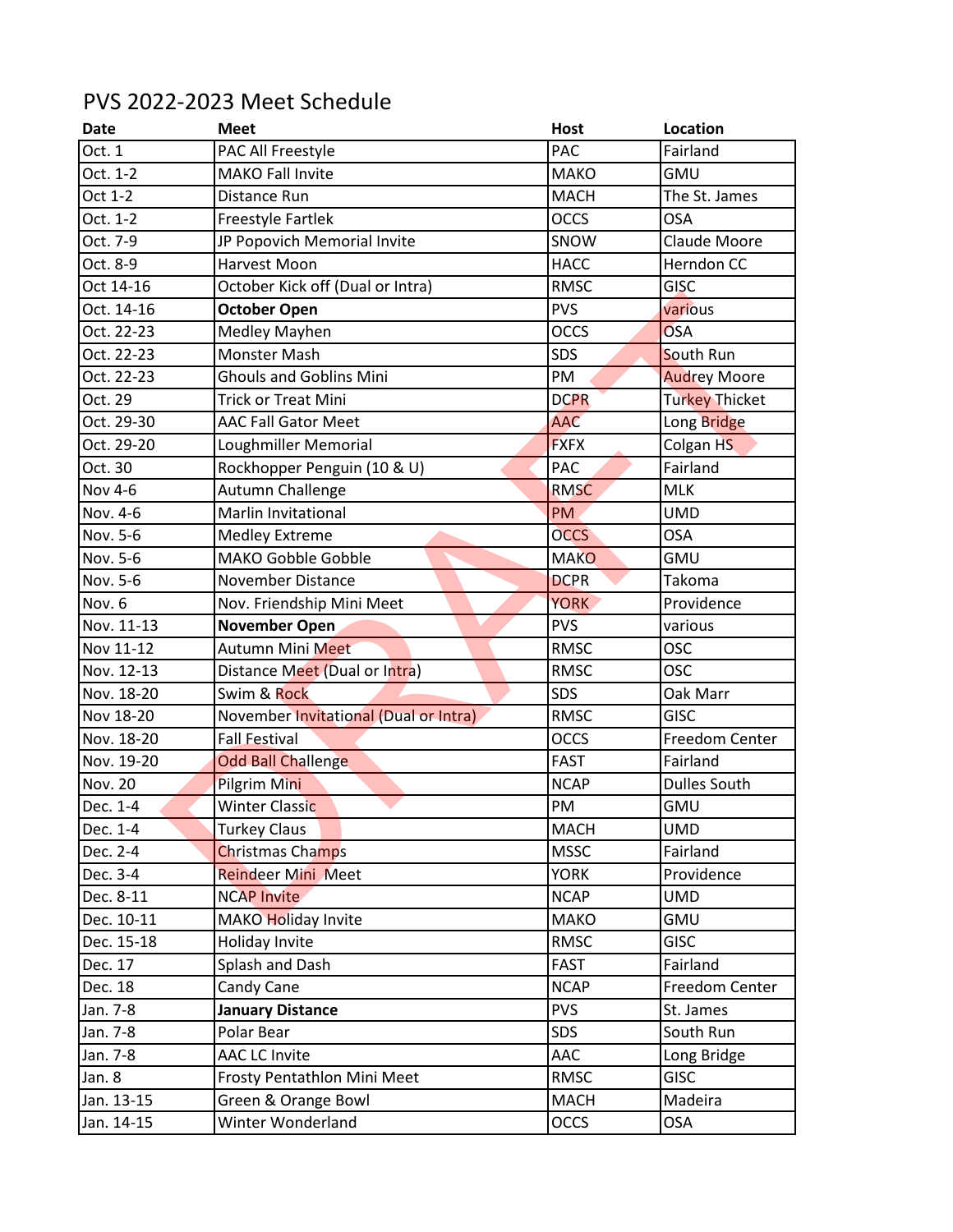| Jan. 14-15 | Snow Dude Mini                          | PM          | Mt. Vernon          |
|------------|-----------------------------------------|-------------|---------------------|
| Jan. 14-15 | <b>MAKO Polar Plunge</b>                | <b>MAKO</b> | GMU                 |
| Jan. 14-15 | <b>IMXperience</b>                      | <b>DCPR</b> | Takoma              |
| Jan. 20-22 | Janaury Invitational (dual or intra)    | <b>RMSC</b> | <b>GISC</b>         |
| Jan. 21-22 | <b>January Open</b>                     | <b>PVS</b>  | various             |
| Jan. 27-29 | <b>IMX</b>                              | PM          | UMD                 |
| Jan. 29    | Polar Pentathlon                        | <b>NCAP</b> | <b>Dulles South</b> |
| Jan. 29    | Little Blue Penguin Pentathlon (10 & U) | <b>PAC</b>  | Fairland            |
| Feb. 4-5   | <b>MAKO February Qualifier</b>          | <b>MAKO</b> | GMU                 |
| Feb. 4-5   | Gender Blender Mini Meet                | <b>RMSC</b> | <b>KSAC</b>         |
| Feb. 4-5   | Super FISH Bowl                         | <b>FISH</b> | <b>Spring Hill</b>  |
| Feb. 5     | Emperor Penguin Pentathlon (11 & O)     | <b>PAC</b>  | Fairland            |
| Feb. 5     | Feb. Friendship Mini Meet               | <b>YORK</b> | Providence          |
| Feb. 5     | <b>February Qualifier</b>               | SNOW        | <b>Dulles South</b> |
| Feb. 11-12 | 14 & U JO Qualifier                     | <b>PM</b>   | Cub Run             |
| Feb. 12    | <b>February Distance</b>                | <b>PVS</b>  | Fairland            |
| Feb. 12    | Munchkin Mania                          | <b>FAST</b> | Fairland            |
| Feb. 17-19 | 36th Black History Invite               | <b>DCPR</b> | Takoma              |
| Feb. 17-19 | <b>Machine Qualifier</b>                | <b>MACH</b> | Madeira             |
| Feb 17-19  | <b>NCAP Qualifier</b>                   | <b>NCAP</b> | <b>WARF</b>         |
| Feb. 17-19 | <b>Presidents Day Classic</b>           | <b>OCCS</b> | Freedom Center      |
| Feb. 17-19 | 18 & U Qualifier                        | <b>PVS</b>  | Lee District        |
| Feb. 18-19 | <b>AAC Winter Gator</b>                 | <b>AAC</b>  | Long Bridge         |
| Feb. 24-26 | February Invitational                   | <b>RMSC</b> | <b>MLK</b>          |
| Feb. 25-26 | Forty Niner Meet                        | <b>FXFX</b> | Colgan HS           |
| Feb. 25-26 | Mini Champs                             | <b>NCAP</b> | Freedom Center      |
| Mar. 2-5   | <b>Junior Champs</b>                    | <b>PVS</b>  | <b>UMD</b>          |
| Mar. 2-5   | <b>Senior Champs</b>                    | <b>PVS</b>  | <b>UMD</b>          |
| Mar. 4-5   | Mini Championships                      | <b>RMSC</b> | <b>OSC</b>          |
| Mar. 9-12  | 14 & U JOs                              | <b>PVS</b>  | <b>UMD</b>          |
| Mar. 17-19 | <b>Cherry Blossom SC Champs</b>         | <b>PAC</b>  | Fairland            |
| Mar. 18-19 | <b>MAKO Spring Fling</b>                | <b>MAKO</b> | GMU                 |
| Mar. 24-26 | March Madness                           | <b>YORK</b> | Oak Marr            |
| Mar. 24-26 | <b>Spring Champs</b>                    | <b>MSSC</b> | Fairland            |
| Mar. 24-26 | <b>Spring Finale</b>                    | <b>RMSC</b> | <b>GISC</b>         |
| Apr. 1-2   | <b>PM Mini Olympics</b>                 | PM          | Colgan HS           |
| Apr. 1-2   | FISH LC Spring Fever                    | <b>FISH</b> |                     |
| Apr. 15    | Spring Penguin Meet (10 & U)            | PAC         | Fairland            |
| Apr. 15-16 | Pirate Pacer Meet                       | <b>FXFX</b> | Colgan HS           |
| Apr. 22-23 | <b>Spring Sprints</b>                   | SDS         | South Run           |
| Apr. 28-30 | Machine LC Classic                      | <b>MACH</b> | The St. James       |
| Apr. 29    | Dive into Spring LC Meet                | <b>PAC</b>  | Fairland            |
| May 4-5    | <b>SNOW Spring Sprint Festival</b>      | SNOW        | <b>Dulles South</b> |
| May 5-7    | Spring Splash LC                        | <b>OCCS</b> | Freedom Center      |
| May 6-7    | The FISH Derby                          | <b>FISH</b> | GMU                 |
| May 6-7    | <b>SNOW LC Classic</b>                  | SNOW        | <b>Dulles South</b> |
| May 6-7    | Early Bird LC                           | <b>MSSC</b> | Fairland            |